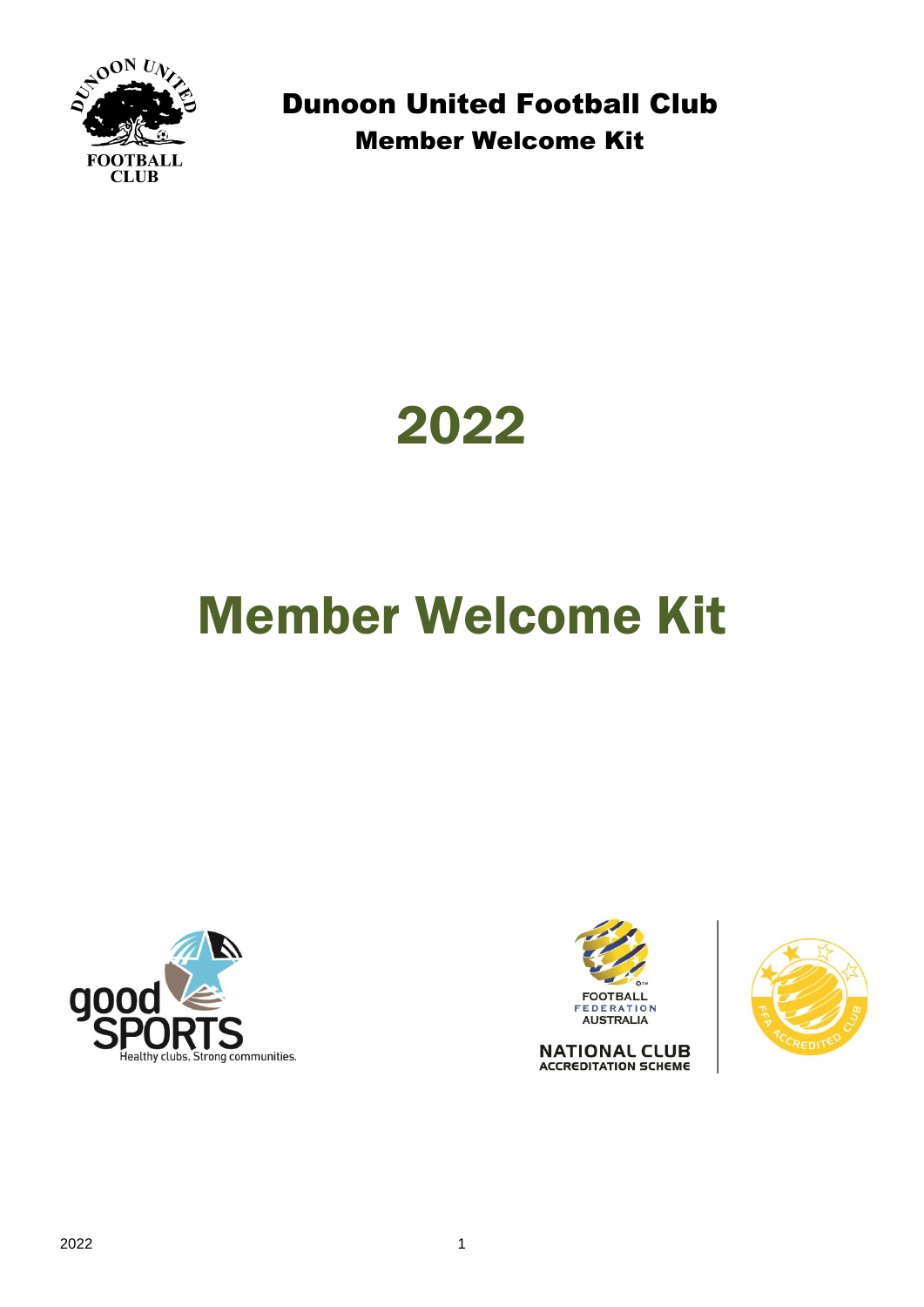

#### **President's welcome**

The committee and members of Dunoon United Football Club (DUFC) would like to welcome you to the club. We hope you and your family will enjoy the community atmosphere for which DUFC is renowned.

DUFC's focus is on promoting the game of football for the Dunoon community and providing the opportunity for players and spectators to have a quality football experience.

No matter what your level of skill or experience we hope to provide a rewarding experience for you here at DUFC. While our main priority is to encourage participation, we also aim to provide high-quality training that helps players improve and make the most of their abilities. Previous DUFC players have gone on to play as high as national level football.

In this welcome kit you will find a little bit of general information about DUFC. If you would like any other information about the club please look on our website – [dunoonunitedfc.org.au](http://www.dunoonunitedfc.org.au/) – or don't hesitate to contact me or one of the committee members.

I trust that you will have a wonderful season and I look forward to seeing you on the park.

Scott McNeil

President Dunoon United Football Club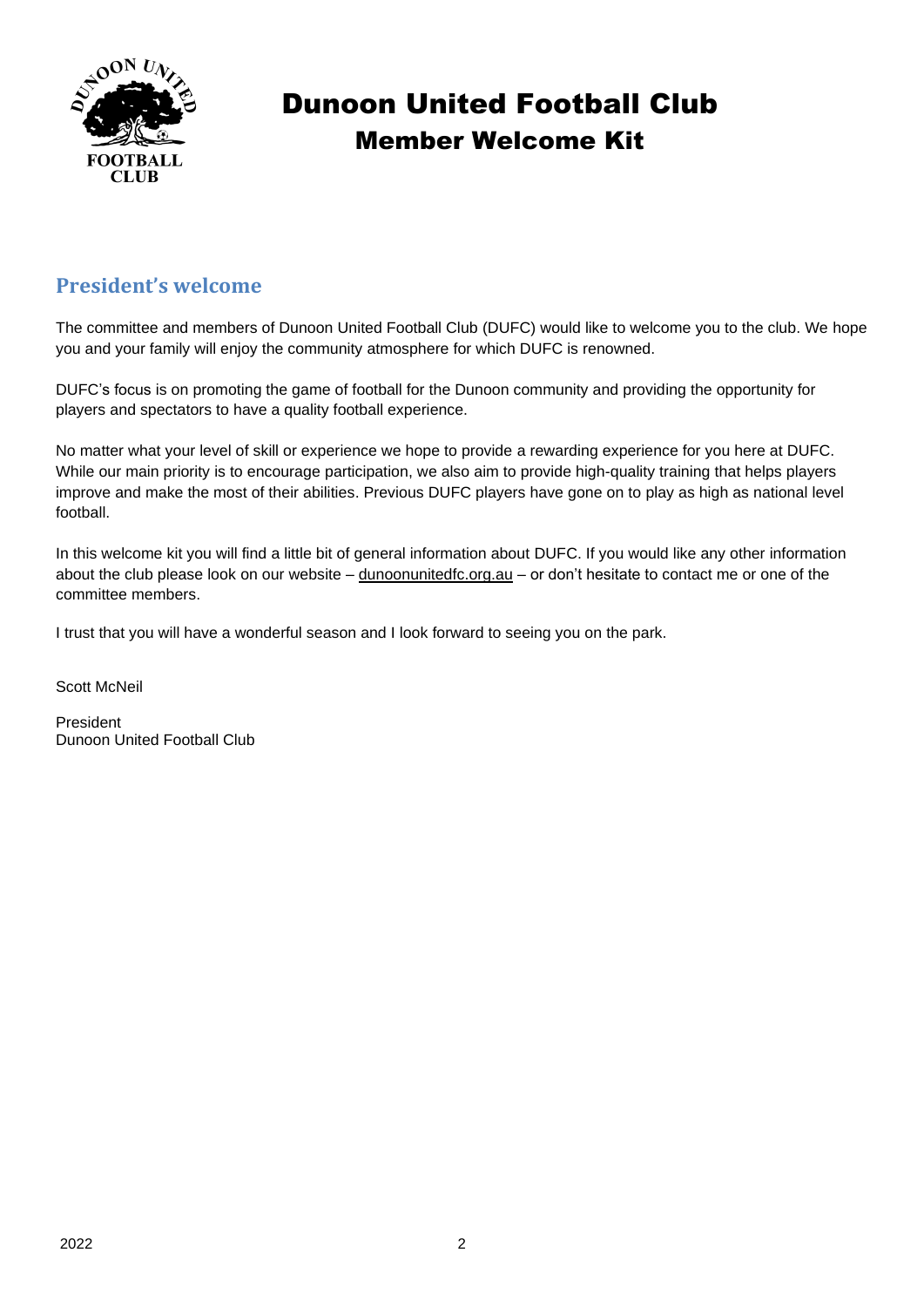

#### **Contents**

| $\mathbf{A} \mathbf{B} = \mathbf{B} \mathbf{A} \mathbf{B}$ |  |
|------------------------------------------------------------|--|



 $6\overline{6}$ 

 $6\phantom{a}$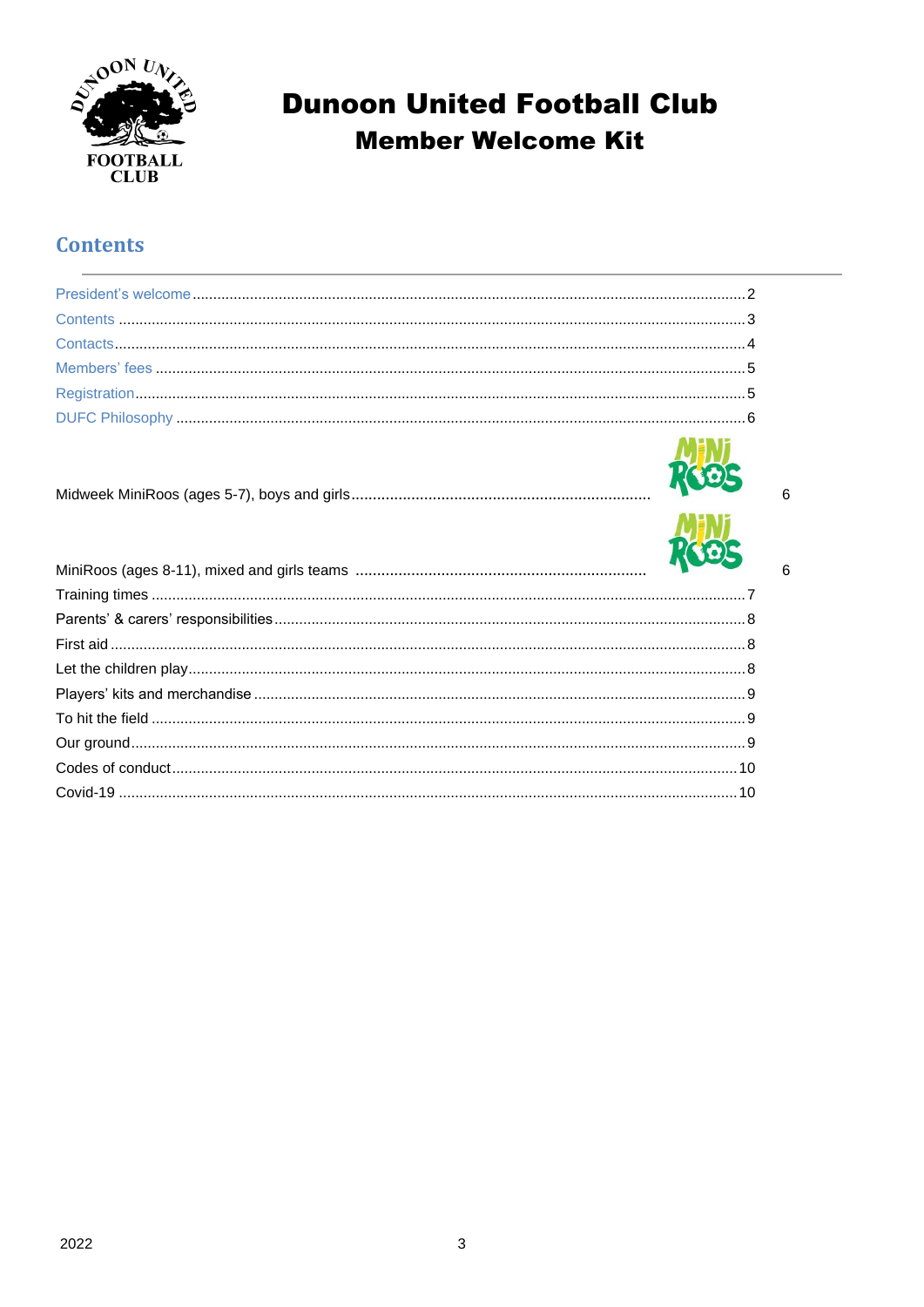

#### **Contacts**

| Position                                 | Name                                                                                  | <b>Contact Number</b> | E-Mail                                  |
|------------------------------------------|---------------------------------------------------------------------------------------|-----------------------|-----------------------------------------|
| President                                | <b>Scott McNeil</b>                                                                   | 0417463885            | president@dunoonunitedfc.org            |
| Vice-president                           | Simon Webster                                                                         |                       | vicepresident@dunoonunitedfc.org        |
| Secretary                                | <b>Liz Vickers</b>                                                                    | 0422353314            | secretary@dunoonunitedfc.org            |
| Treasurer                                | <b>Brenda Reyes</b>                                                                   |                       | treasurer@dunoonunitedfc.org            |
| Registrar                                | Luka Taylor                                                                           |                       | registrar@dunoonunitedfc.org            |
|                                          | To contact any of our<br>committee members<br>email<br>dunoonunitedfc@ffnc.<br>net.au |                       |                                         |
| Female<br>participation<br>officer       | Leisa Hofstetter                                                                      |                       |                                         |
| Technical<br>director                    | Max Nunnen                                                                            |                       |                                         |
| <b>MiniRoos</b><br>coordinator           | Jed Henderson                                                                         | 0409674289            |                                         |
| Junior<br>coordinator                    | Simon Webster                                                                         |                       | dufc_junior_coordinator@fastmail.com.au |
| Senior<br>coordinator                    | Nicole Black                                                                          |                       |                                         |
| Canteen<br>coordinator                   | Linda McDonald                                                                        |                       |                                         |
| Injury &<br>insurance<br>liaison officer | <b>Liz Vickers</b>                                                                    |                       |                                         |
| Grounds<br>coordinator                   | Gary O'Connell<br><b>Bruce Nixon</b>                                                  |                       |                                         |
| Schools liaison<br>officer               | Simon Webster and<br><b>Scott McNeill</b>                                             |                       |                                         |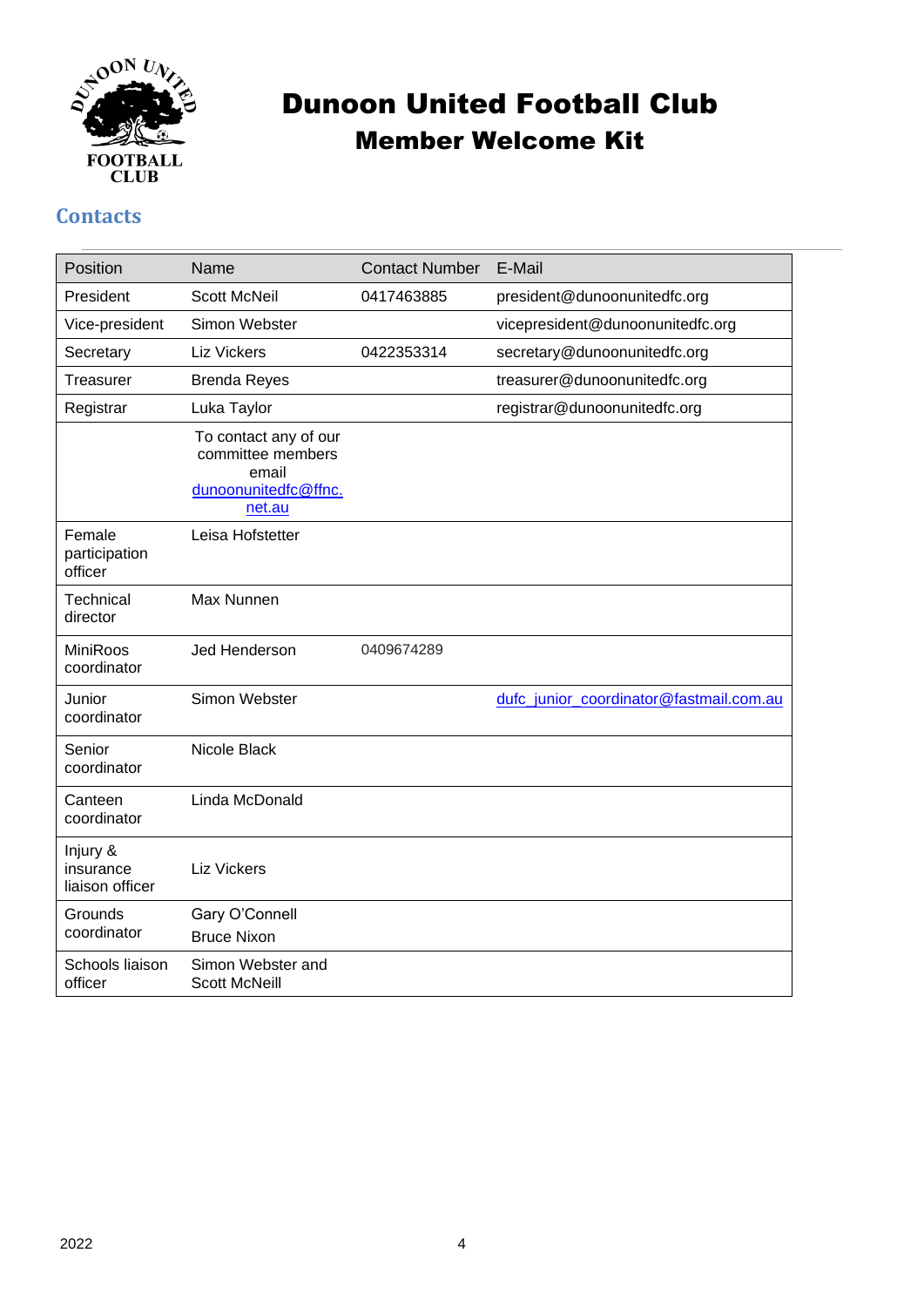

#### **Members' fees**

The 2022 schedule of fees is:

| Age Group          | Fee   |
|--------------------|-------|
| 5 to 7             | \$125 |
| 8 to 11            | \$145 |
| 12 to 16           | \$170 |
| 17 to 18           | \$225 |
| Senior Men & Women | \$355 |

Our volunteer committee works hard to keep our fees as low as possible so that all members of our community can play football. Our fees are made up of state and regional football fees. If you would like a breakdown of the fees, you can email our secretary; secretary@dunoonunitedfc.org

#### **Active Kids Program**

DUFC is a registered provider under the Active Kids Program. Active Kids vouchers are available for eligible children up to 18 years. To use your voucher, go to the Services NSW website and follow the prompts to find out if your child is eligible. Once you receive a voucher, please send it to [dunoonunitedfc@ffnc.net.au](mailto:dunoonunitedfc@ffnc.net.au) with your **child's date of birth**.

#### **Registration**

Registrations open 1st February, all players, coaches, team officials and club volunteers (including duty officers) must be registered via playfootball in order to participate in football in 2022. There are fines in place for our club for noncompliance.

Early registration of players assists our team selection committee to form and nominate teams to FFNC.

If you haven't already done so, you can create an account and register as a player, coach, team official or volunteer, at:

#### <https://www.playfootball.com.au/register>

If you need any assistance with registration, please contact the registrar at [dunoonunitedfc@ffnc.net.au](mailto:dunoonunitedfc@ffnc.net.au)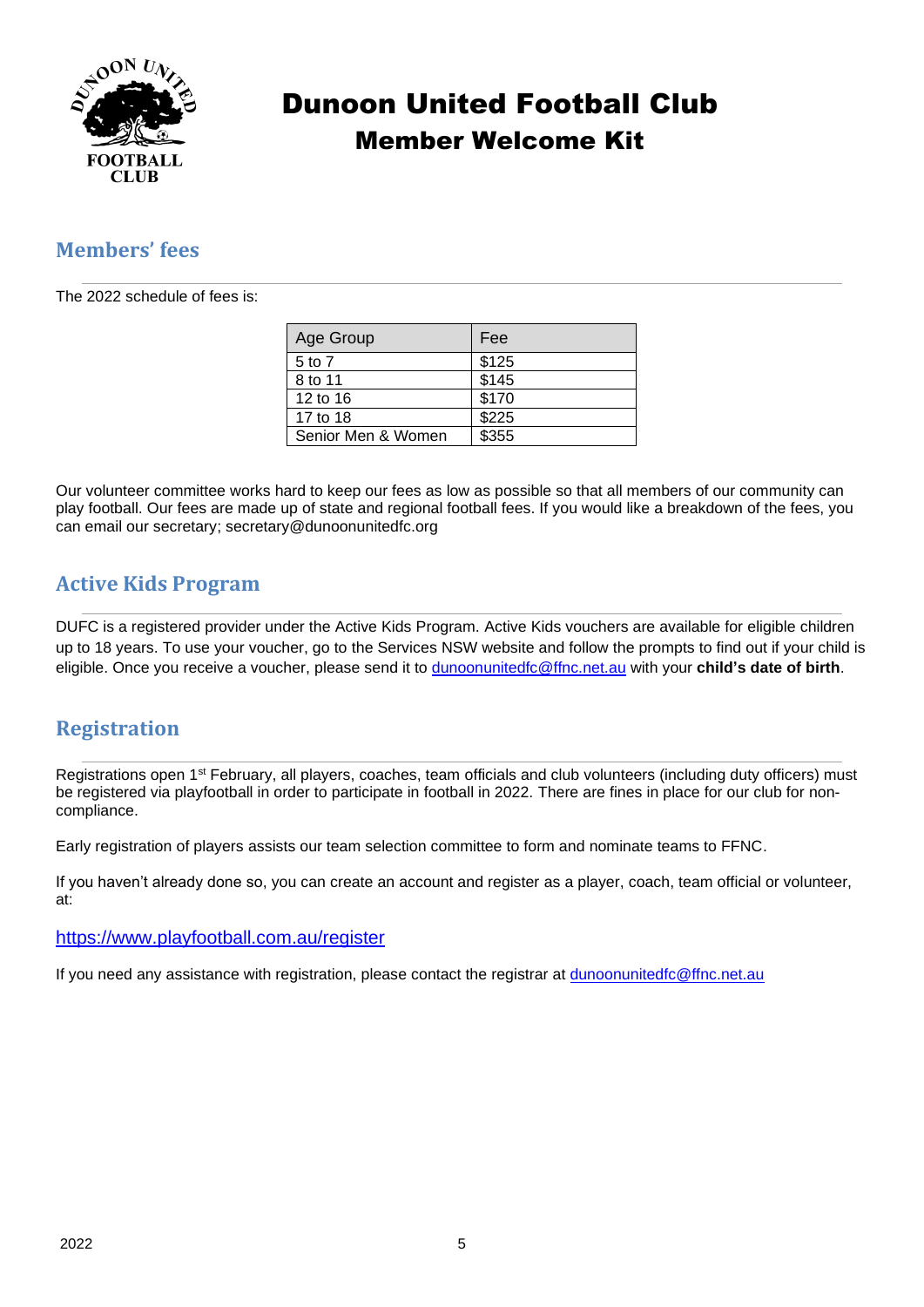

## **DUFC Philosophy**

At DUFC we believe all club members have the right to a safe and inclusive space in which to play and watch football.

We believe in:

- Supporting and encouraging our teammates
- Respecting referees
- Respecting our opponents and visiting fans
- Listening to our coaches and putting in maximum effort at all times
- Enjoying our football, whether we win, lose or draw
- Being gracious in victory and defeat



## **Midweek MiniRoos (ages 5-7), boys and girls**

DUFC is excited to offer a unique program, designed for all kids turning 5 to 7. The Midweek MiniRoos program offers a fun and engaging introduction to football. Every Wednesday from 5-6pm, your child will be able to participate in games designed to teach specific skills to young footballers.

In order for our Midweek MiniRoos program to go ahead each year, we rely on parents volunteering to run the program and to take teams. Each year we ask that parents assist our MiniRoos coordinator. in 2022 Nick will be running each session. Please introduce your self to Nick and offer assistance if you can.

All players must have shinpads to participate. All players receive a MiniRoos size ball to keep. Midweek MiniRoos will run for 10 weeks in term 2 and 10 weeks in term 3.

The Midweek MiniRoos program is exclusive to Dunoon United Football Club <dunoonunitedfc@ffnc.net.au> <https://www.playfootball.com.au/register>



## **MiniRoos (ages 8-11), mixed and girls teams**

Our MiniRoos coordinator for 2022, Jed, will be working with our miniroos coaches to teach and support our 8-11 year-olds as they learn the skills of football. MiniRoos teams play against other clubs in a non-competitive leagues – no scores are recorded and there are no ladders. The MiniRoos program is structured so our children learn football skills in a safe and encouraging environment.

All MiniRoos teams need to have a coach. We rely on parents to coach and assist with team management. Please contact Jed if you are able to volunteer your time for training and games; these jobs can be shared. For more information on volunteering at our club visit the volunteering section on our website or email [dunoonunitedfc@ffnc.net.au](mailto:dunoonunitedfc@ffnc.net.au)

MiniRoos club football uses small-sided games (7v7 and 9v9) rather than the traditional 11v11 format to cater to 8-11year-olds. The smaller fields, modified rules and fewer players tend to lead to more enjoyable games with more opportunities to touch the ball. More information is available through the MiniRoos portal on the FFNC website. <https://www.playfootball.com.au/sites/play/files/2020-01/Parent-Information-Pack.pdf>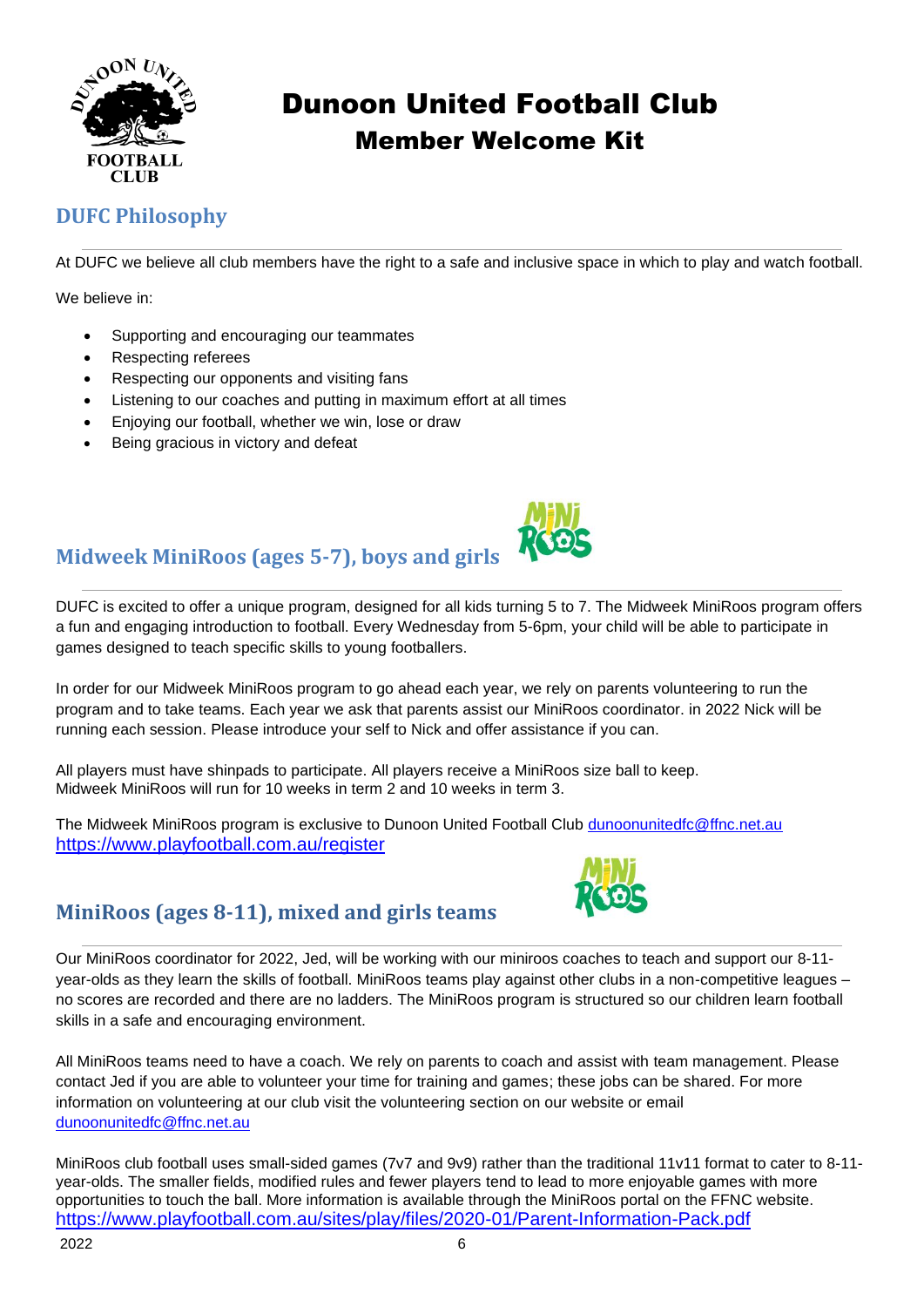

## **Juniors (ages 12-16) and seniors (17+)**

Our junior coordinator in 2022 is Simon, and our senior coordinator is Nic. Along with our technical director, Max, they will ensure all our competitive teams have coaches who are trained or training and are supported throughout the season. They will also ensure each coach has a parent/partner volunteer to be a team manager to assist the coach.

We rely on parents and friends to coach our junior and senior teams. If you are interested in volunteering your time to coach or assist contact Max via email: dunoonunitedfc@ffnc.net.au

All our coaches and team managers will have their working with children checks, All junior and senior teams must have registered duty officers. Duty officer roles will be handed to nominated people at the start of the season.

Our team selection committee works hard to ensure all our players are in teams they are happy with – this includes playing with friends, family and in a team that suits their skill level. At DUFC we pride ourselves on our female participation, and aim to form girls-only teams in the junior years where possible.

There are rules regarding players playing in more than one team, and players playing above their nominated age group. Max, Simon and Nic work with the coaches to ensure all players abide by these rules. If you have questions regarding this, talk to your coach or contact our age coordinators.

#### **Volunteering**

Without volunteers we would not have a club. We ask that all parents put their hands up to help out. There are many ways to help out throughout the season: in the canteen, at carnivals, and as duty officers and team officials.

Every junior and senior team must have a **registered volunteer** acting as duty officer for every home game. The referee has the right to forfeit the game if the home team does not provide a duty officer, and our club may be fined by FFNC if a team does not have a duty officer.

Please take a moment to register as a volunteer with DUFC here:

<https://www.playfootball.com.au/register>

Please let your team's coach know that you have registered.

#### **Training times**

Our technical director, Max, will liaise with all coaches, from MiniRoos to seniors, to ensure all teams have sufficient training times and space. Your coach will contact you as soon as they know what your training times will be. All teams train at Balzer park on weekday afternoon/evenings.

All players are expected to attend training – please contact your coach if you would like to discuss.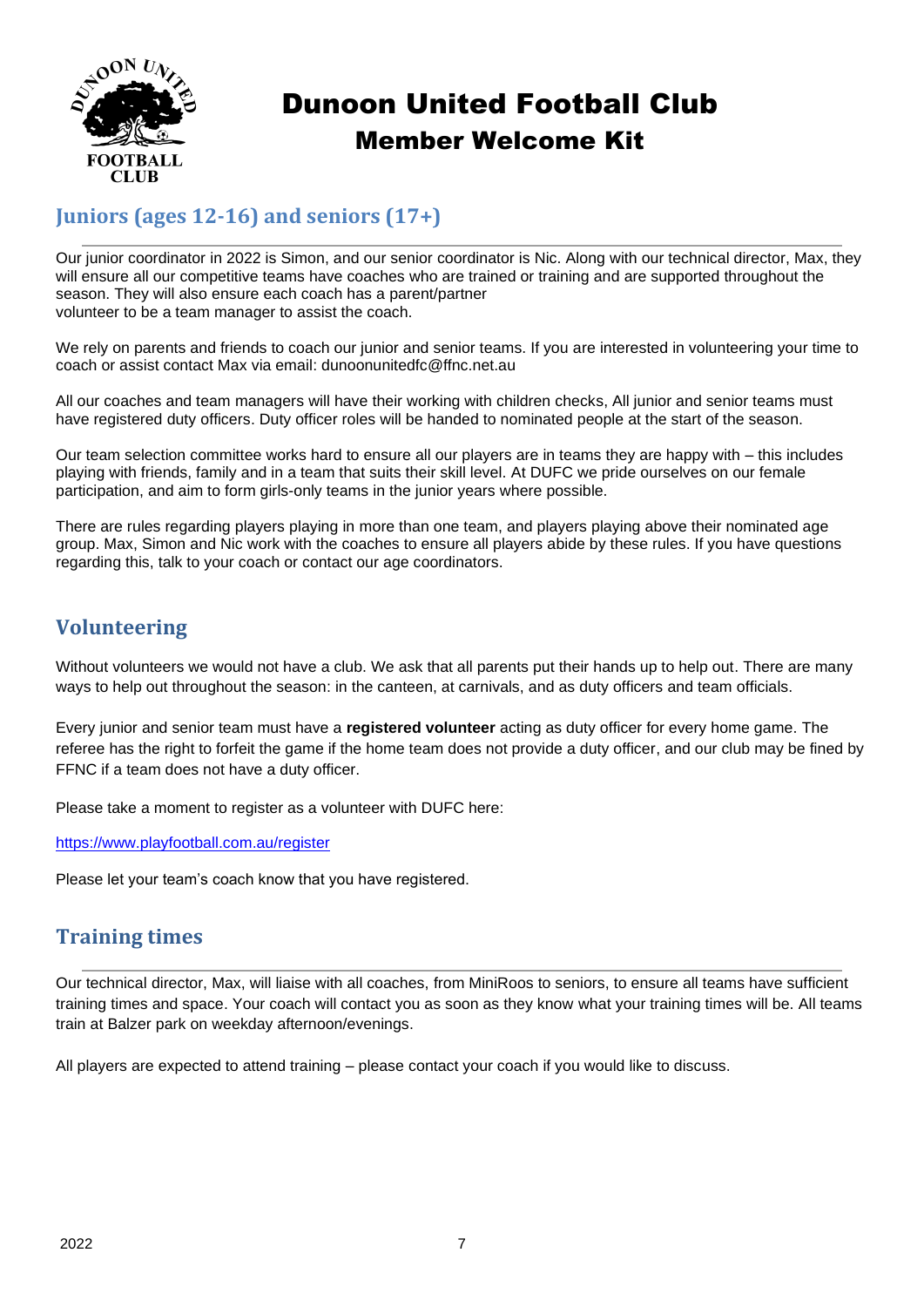

### **Parents' & carers' responsibilities**

- Parents and carers are encouraged to assist coaches.
- For training, please ensure your child is at the field on time, and collected on time at the end of training.
- Ensure players arrive at ALL games at least 30 minutes before kick-off, or as otherwise requested by their coach.
- Contact your child's coach if your child is unable to attend training or a game prior to the set time.
- Take turns in bringing fruit for half-time and washing shirts each week.
- Volunteer in the canteen.
- Adhere to the spectator code of conduct available on our website or by request
- Ensure children adhere to the player code of conduct available on our website or by request

#### **First aid**

Coaches, team managers and duty officers are made aware at the beginning of each season of first aid procedures. A first aid kit is in every team's bag, along with a concussion check sheet. Ice is in the freezer in the storage shed behind the canteen – divided into single-use bags.

A defibrillator is in the storage shed behind the canteen.

For junior and senior teams, the duty officer is to take charge of first aid, to organise ice, assist in removing a player from the field (if needed) and to call an ambulance if needed. In MiniRoos and Midweek MiniRoos, parents are to assist the coach in administering first aid.

#### **Let the children play**

DUFC believes game day should be about the players enjoying themselves and putting into practice the skills and knowledge that they have learned at training, free from the pressure of overzealous coaching from the sidelines.

Supporters are requested to refrain from providing any form of coaching or direction. Supporters are encouraged to enthusiastically support their teams in an exclusively positive manner. Support and recognition for the opposition is also encouraged.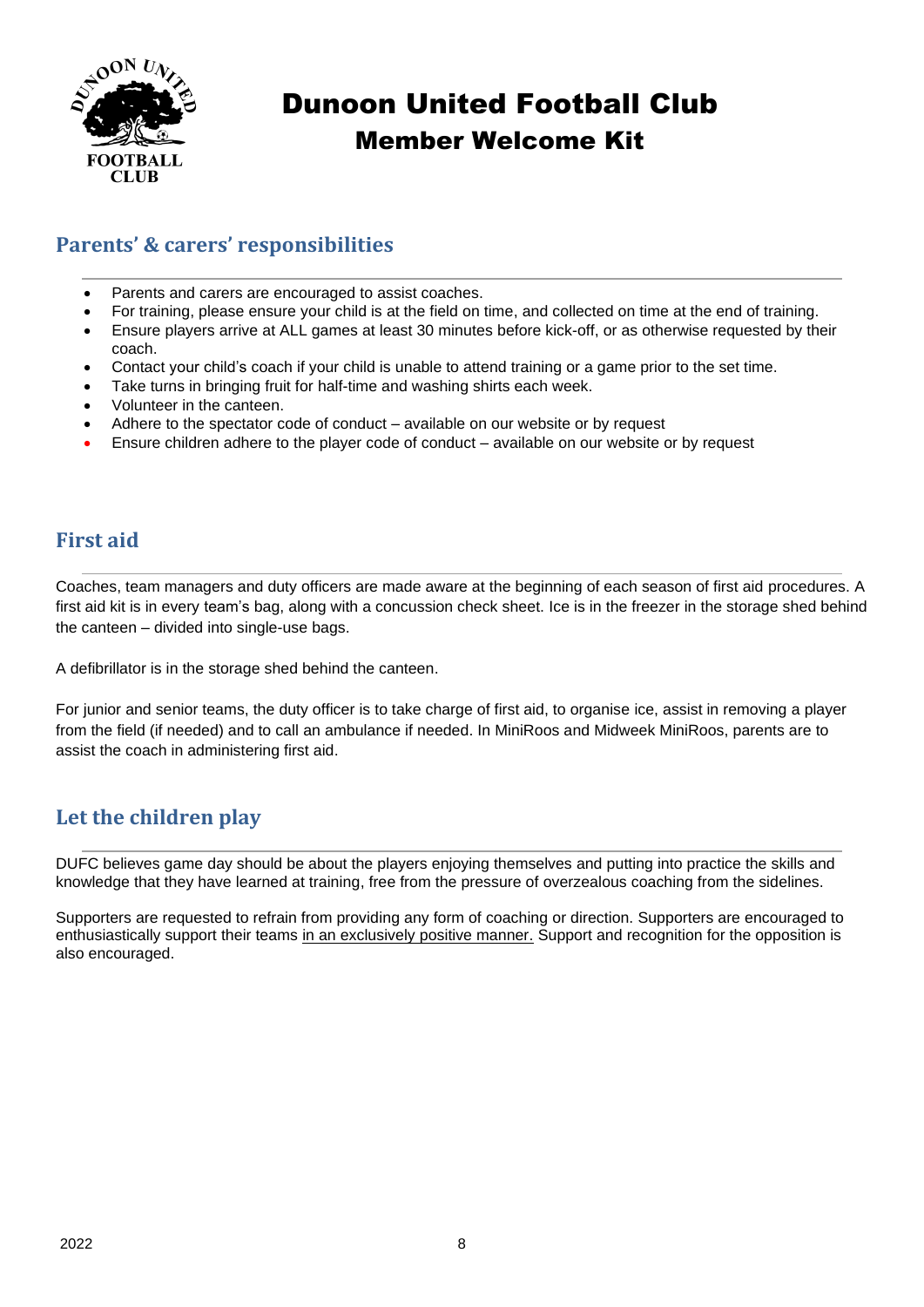

#### **Players' kits and merchandise**

Your coach will have game day shirts for the teams, but each player will need to have their own DUFC-approved socks and shorts for every game. Shinpads must be worn.

We have a tub of free, used boots of various sizes in the shed – ask your coach if you would like to have a look.

Merchandise prices: Socks \$15 Shorts \$25 Shinpads \$10 Club shirts \$25-\$30

## **To hit the field**

All players are required to have shinpads and football boots to train and play. Boots must not have metal studs.

Players are to remove **ALL** jewellery for games and training.

Players, with the exception of goalkeepers, may not wear peaked caps at training or games.

Players are asked to bring their own water; no glass bottles are allowed (this is a council ground requirement for ALL grounds in the Football Far North Coast zone). We have a bubbler for refills up near the canteen.

If the canteen is open there will be sun block available, otherwise we ask that players provide their own.

#### **Our ground**

Balzer Park is a council-owned ground in the heart of Dunoon. It is a meeting place for all members of our community and is used by local schools for athletics and football tournaments; by preschools, cricket and tennis clubs and, of course, our football club.

We are fortunate to have both our fields under lights.

Our wet weather coordinator, Max, liaises with council and our executive on decisions of grounds closures in the event of wet weather. Please contact your coach or check our social media pages if you are unsure about grounds closures.

DUFC supports the responsible service and consumption of alcohol and is fortunate to have a fully licensed sports club adjoining the field. We ask that all consumption of alcohol is undertaken within the licensed premises.

Dogs are not allowed at Balzer Park.

DUFC has a no-smoking policy at the fields in line with NSW legislation. Smokers will be asked by our volunteers to leave the grounds.